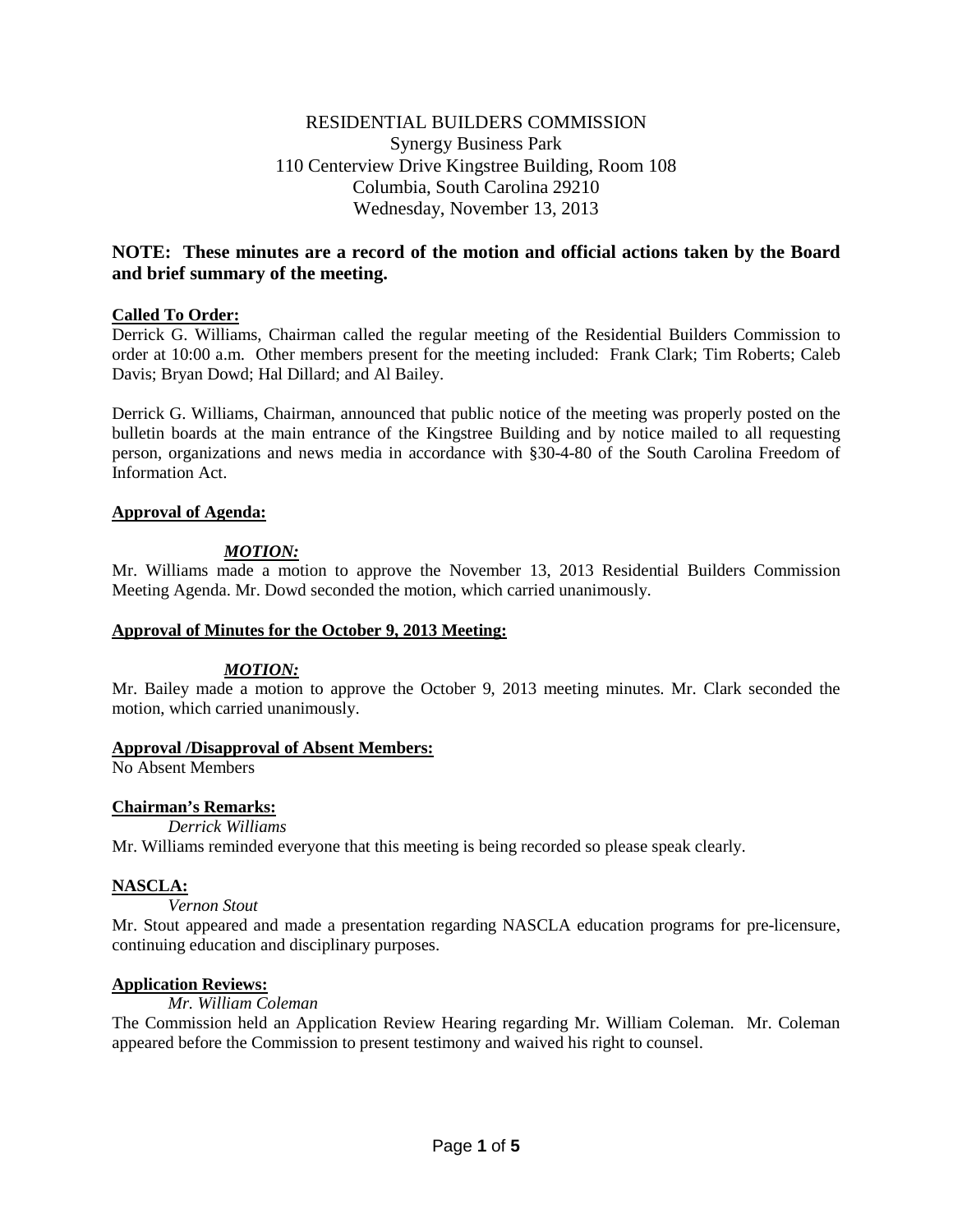### *MOTION:*

Mr. Dowd made a motion to allow Mr. Clark to get his license provided he shows proof of being bonded. Additionally, he must provide a SLED report at his next renewal. Mr. Dillard seconded the motion, which carried unanimously.

#### *Mr. Stanley Curry*

The Commission held an Application Review Hearing regarding Mr. Stanley Curry. Mr. Curry appeared before the Commission to present testimony and waived his right to counsel.

#### *MOTION:*

Mr. Davis made a motion to allow Mr. Curry to take the exam. Additionally, Mr. Curry needs to provide a letter showing one (1) year of work experience. Mr. Dillard seconded the motion which carried unanimously.

#### *Mr. Christopher Nicolosi*

The Commission held an Application Review Hearing regarding Mr. Christopher Nicolosi. Mr. Nicolosi appeared before the Commission to present testimony and waived his right to counsel.

## *MOTION:*

Mr. Bailey made a motion to allow Mr. Nicolosi to get his license provided he shows proof of being bonded. Mr. Dillard seconded the motion which carried unanimously.

#### *Mr. Kevin Kutsch*

The Commission held an Application Review Hearing regarding Mr. Kevin Kutsch. Mr. Kutsch appeared before the Commission to present testimony and waived his right to counsel.

#### *MOTION:*

Mr. Roberts made a motion to allow Mr. Kutsch to take the exam. Mr. Dowd seconded the motion, which carried unanimously.

#### *Mr. William Delozier*

The Commission held an Application Review Hearing regarding Mr. William Delozier. Mr. Delozier appeared before the Commission to present testimony and waived his right to counsel.

#### *MOTION:*

Mr. Roberts made a motion to allow Mr. Delozier to take the exam. Additionally, Mr. Delozier needs to submit documentation from Palmetto Bank and an attempt to make arrangements with Citibank. Finally, Mr. Delozier must submit a credit report with his subsequent renewal application. Mr. Dowd seconded the motion, which carried unanimously.

#### *Mr. Christopher Burden*

The Commission held an Application Review Hearing regarding Mr. Christopher Burden. Mr. Burden appeared before the Commission to present testimony and waived his right to counsel.

#### *MOTION:*

Mr. Dillard made a motion to allow Mr. Burden to take the exam. Mr. Davis seconded the motion. Mr. Dowd opposed the motion. The motion was granted.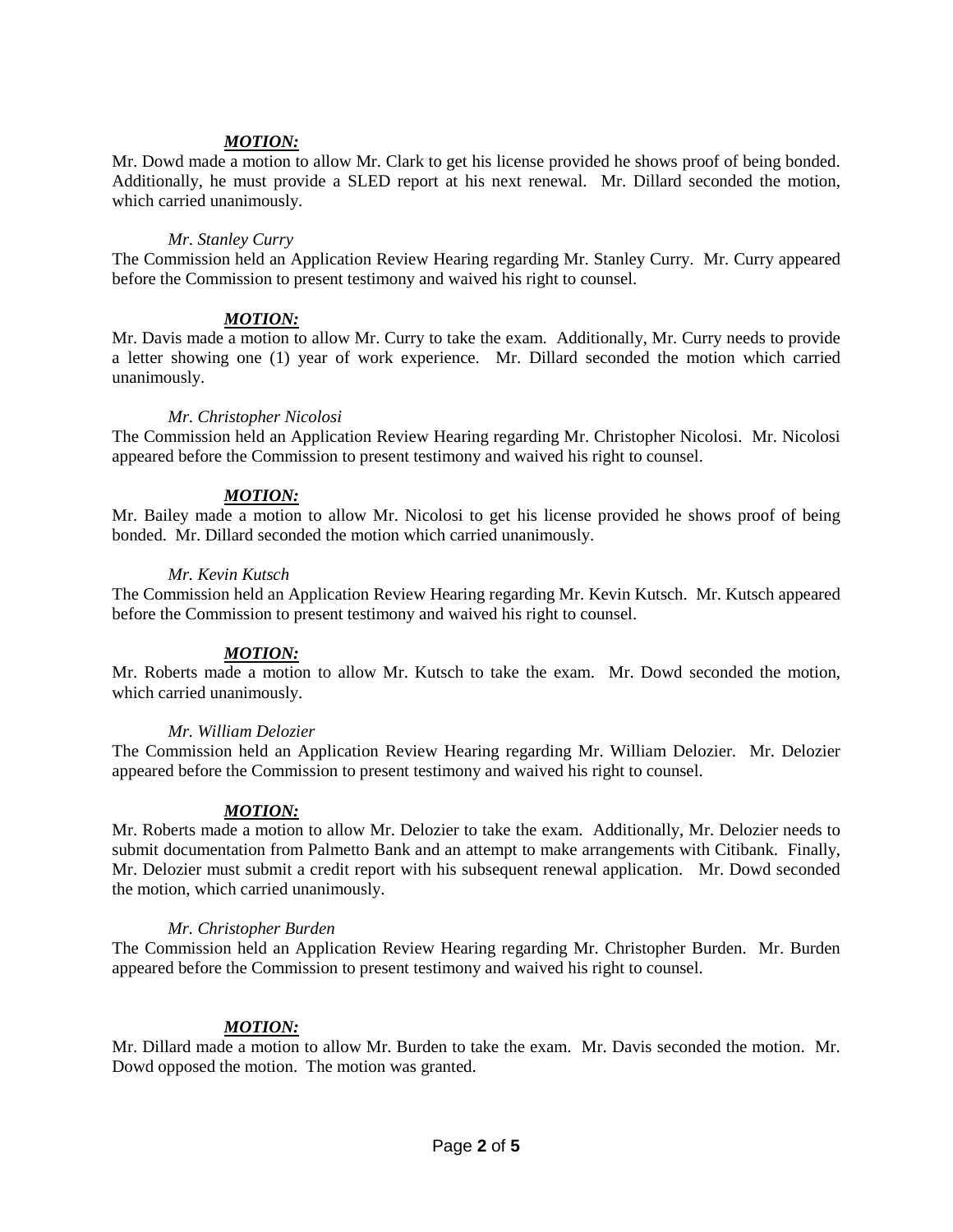#### *Mr. Lewis Caracciolo*

The Commission held an Application Review Hearing regarding Mr. Lewis Caracciolo. Mr. Caracciolo did not show to present testimony.

## *MOTION:*

There were no motions made.

#### *Mr. Steven Burgess*

The Commission held an Application Review Hearing regarding Mr. Steven Burgess. Mr. Burgess did not show to present testimony.

#### *MOTION:*

There were no motions made.

#### *Mr. Charles Callaham*

The Commission held an Application Review Hearing regarding Mr. Charles Callaham. Mr. Callaham appeared before the Commission to present testimony and waived his right to counsel.

## *MOTION:*

Mr. Bailey made a motion to approve Mr. Callaham's request for renewal provided he send the homeowner a certified request receipt letter offering a reasonable payment arrangement. Mr. Callaham has sixty (60) days to provide proof of this letter. Mr. Roberts seconded the motion.

#### **Final Order Hearings:**

*Mr. Jeffrey Klingensmith-Case#2011-585* The Board held a Final order hearing regarding Mr. Jeffrey Klingensmith.

#### *MOTION:*

Mr. Bailey made a motion to uphold the Recommendation. Mr. Davis seconded the motion, which carried unanimously.

### *Mr. Paul Urban-Case#2011-582*

The Board held a Final order hearing regarding Mr. Paul Urban.

#### *MOTION:*

Mr. Bailey made a motion to go into executive session. Mr. Dowd seconded the motion, which carried unanimously.

#### *MOTION:*

Mr. Bailey made a motion come out of executive session. Mr. Clark seconded the motion, which carried unanimously.

#### *MOTION:*

Mr. Roberts made a motion to uphold the Recommendation. Mr. Dowd seconded the motion. Mr. Bailey opposed the motion. The motion was granted.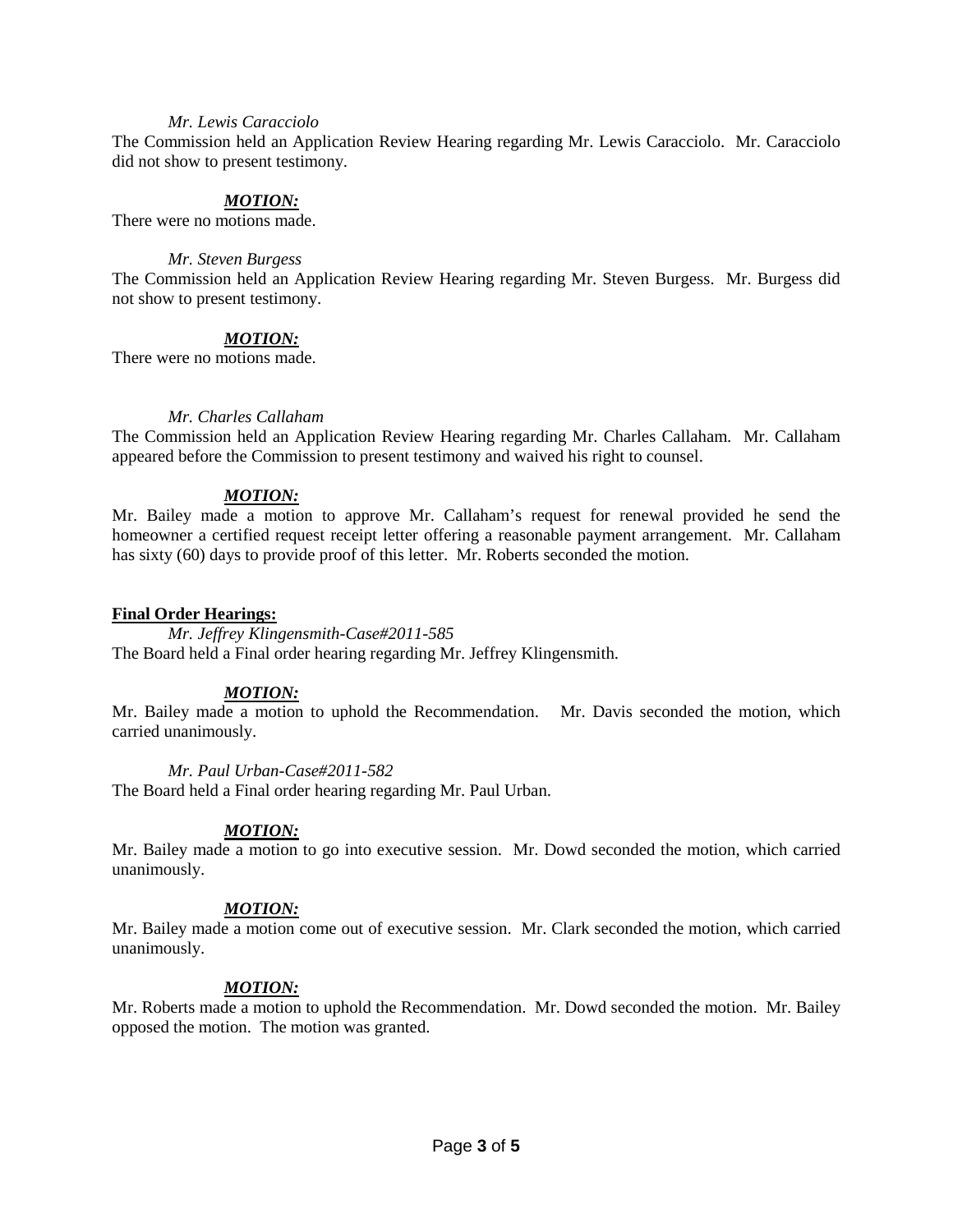#### *Mr. Kevin Joyner-Case#2012-121, 2012-122*

The Board held a Final order hearing regarding Mr. Kevin Joyner.

## *MOTION:*

Mr. Roberts made a motion to uphold the Recommendation. Mr. Davis seconded the motion, which carried unanimously.

#### **Review to Determine Compliance with previous Final Order:**

*Mr. Rick Lattimore-Case#2011-582*

The Commission held a review to determine compliance with a previous Final Order regarding Mr. Rick Lattimore. The licensee appeared before the commission to present testimony with his attorney, Tobias G. Ward, Jr.

## *MOTION:*

Mr. Bailey made a motion to go into executive session. Mr. Roberts seconded the motion, which carried unanimously.

## *MOTION:*

Mr. Roberts made a motion come out of executive session. Mr. Bailey seconded the motion, which carried unanimously.

## *MOTION:*

Mr. Roberts made a motion for Mr. Lattimore to provide proof of progress on payment of debts before the next renewal of his license. Mr. Dowd seconded the motion which carried unanimously.

#### **Review of Administrators Report and Recommendation on Bond Claim :**

*Mr. Kelly R. Grant-Case # 2010-826*

# *MOTION:*

Mr. Dowd made a motion to uphold the Recommendation. Mr. Bailey seconded the motion, which carried unanimously.

#### **Administrator's Remarks:**

Administrator discussed the NASCLA Annual and Midyear Conferences, attendance of four people including administrator was requested to attend the Annual Conference and attendance of three including Administrator was requested to attend the Midyear Conference. Mr. Roberts made a motion to approve the Administrator's request. Mr. Bailey seconded the motion, which carried unanimously.

#### **OIE Report – Mr. Todd Bond:**

*Todd Bond, Chief Investigator of OIE*

Mr. Todd Bond, Chief Investigator of Office of Investigation, reported the number of investigations as of today:

**Closed Cases -** 485

**Complaints Received -** 519 **Active Investigations -** 103

# **Recommendation of IRC:**

# *MOTION:*

Mr.Davis made a motion to approve the Recommendation of the IRC. Mr. Bailey seconded the motion, which carried unanimously.